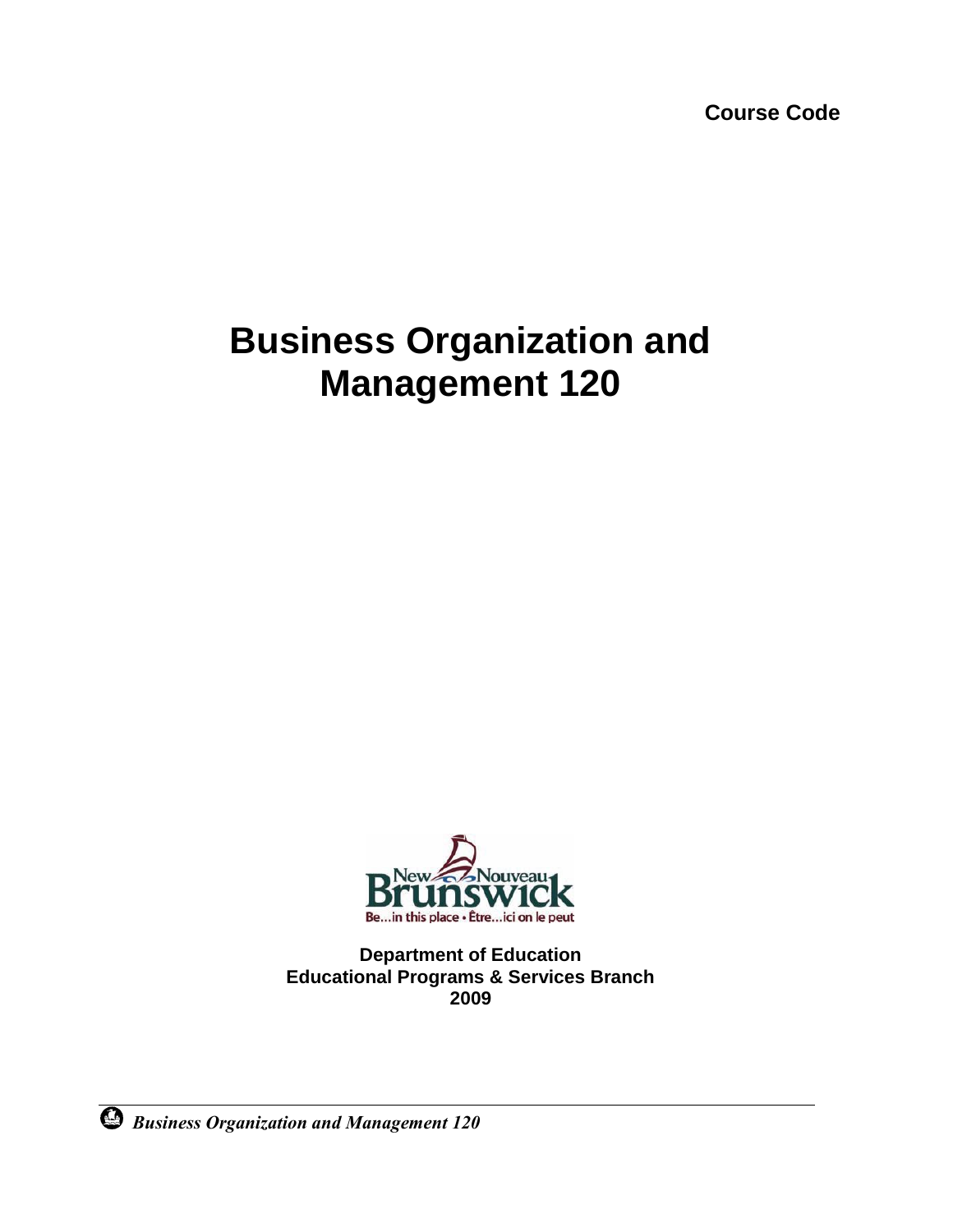#### **Objective**

Students will develop the critical thinking and problem solving skills needed to excel in post secondary learning and understand/practice the leadership and management skills required to enhance New Brunswick small business enterprise.

This course is designed to have a high degree of student engagement and student lead exploration. The concepts presented in this curriculum will prepare students to apply their knowledge and skills in New Brunswick, as well as in national and global real world unpredictable business situations.

#### **Timeline**

| <b>GCO</b>       | <b>Amount of Time</b> | <b>Recommendation</b>                                                                     |
|------------------|-----------------------|-------------------------------------------------------------------------------------------|
| GCO 1            | 2 weeks               | It is recommended to refer to ethics section throughout the course.                       |
| GCO <sub>2</sub> | 3 weeks               | It is recommended to involve guest speakers from your region.                             |
| GCO 3            | 6 weeks               | GCO 4, SCO 2<br>Teach SWOT Analysis at the beginning of the course. It will be beneficial |
|                  |                       | to use throughout the course.                                                             |
| GCO 4            | 6 weeks               | It is recommended to use current events in the teaching of this section.                  |

#### **Resources**

| <b>Item</b>                        | <b>Description</b>                                                       |
|------------------------------------|--------------------------------------------------------------------------|
| <b>Atlantic Progress Magazine</b>  | http://www.progressmedia.ca/                                             |
| <b>Bell Aliant Learning Center</b> | http://learning.aliant.net/index.asp                                     |
| <b>CBC</b>                         | http://archives.cbc.ca/                                                  |
| <b>CBC News</b>                    | http://www.cbc.ca/video/#/News                                           |
| MacLean's Magazine                 | http://www2.macleans.ca/                                                 |
| <b>PBS Frontline World</b>         | http://www.pbs.org/frontlineworld/stories/guatemala.mexico/thestory.html |
| The Money Belt                     | http://themoneybelt.gc.ca/theCity-laZone/eng/login-eng.aspx              |
| The Times 100                      | http://www.thetimes100.co.uk/                                            |
| <b>Top Documentary Films</b>       | http://topdocumentaryfilms.com                                           |
| Who Killed The Electrical Car?     | DVD available at www.amazon.com                                          |
| Appendix A                         | GCO 2 Resources                                                          |

#### **Project Based Learning**

This course provides opportunities for teachers and students to learn using project based learning. For information on project based learning refer to [http://www.pbl-online.org.](http://www.pbl-online.org/)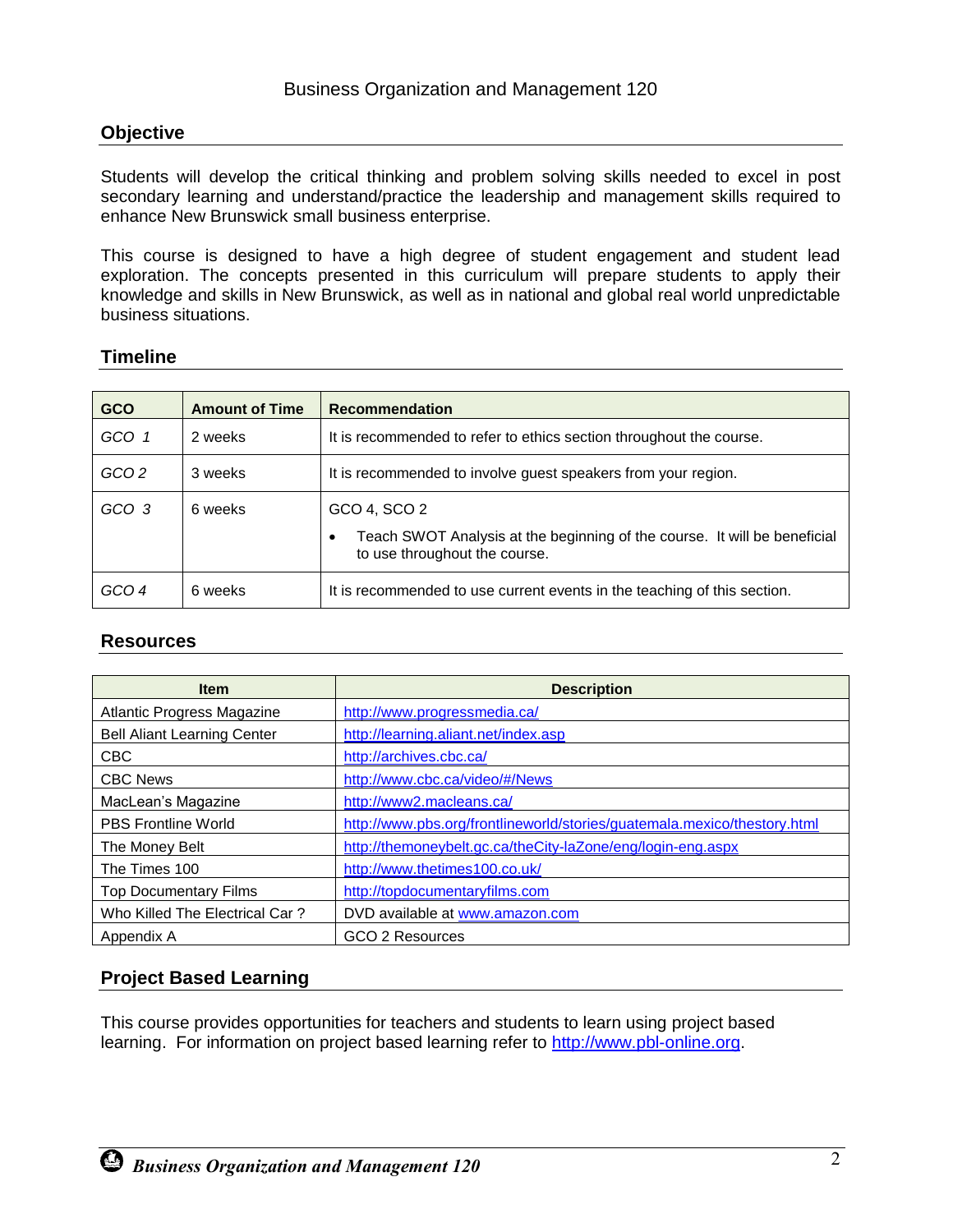### **GCO ONE:** Students will identify the differences between ethical and unethical behavior

|           | <b>Specific Outcomes</b>                                                                                                              | <b>Links/Strategies</b>                                                                                                                                                                                          |                        | Assessment                                                                                                                                         |                                                  | <b>Resources</b>                                                                                                                                                                                                                                                                     |
|-----------|---------------------------------------------------------------------------------------------------------------------------------------|------------------------------------------------------------------------------------------------------------------------------------------------------------------------------------------------------------------|------------------------|----------------------------------------------------------------------------------------------------------------------------------------------------|--------------------------------------------------|--------------------------------------------------------------------------------------------------------------------------------------------------------------------------------------------------------------------------------------------------------------------------------------|
| 1.        | Students will be<br>expected to:<br>Explain the need for<br>ethical and socially<br>responsible<br>behaviour in<br>business.          | www.thetimes100.co.uk<br>$\bullet$<br><b>Current publications</b><br>$\bullet$<br>and affairs and issues.                                                                                                        |                        |                                                                                                                                                    | $\bullet$<br>$\bullet$                           | Understanding<br>Canadian Business 7th<br><b>Edition (McGraw-Hill</b><br>Ryerson) (2010)<br>Chapter 5<br>Ethical case studies<br>(Appendix A)<br>www.thetimes100.co.uk                                                                                                               |
| $\bullet$ | 2. Evaluate the impact<br>of major ethical<br>issues and<br>dilemmas:<br><b>Bribery</b><br>Harassment<br>Polluting the<br>environment | <b>Current publications</b><br>$\bullet$<br>and affairs and issues.<br>Levels of corporate<br>$\bullet$<br>ethical and social<br>responsibility.<br>Apply ethics to various<br>$\bullet$<br>business situations. | $\bullet$              | Have students write<br>a reflection on the<br>documentary. Will<br>their buying habits<br>change as a result<br>of watching the<br>documentary?    | $\bullet$<br>$\bullet$                           | Documentary - Who<br>Killed the Electric Car?<br>http://topdocumentarvfilms.com/<br>all/<br>Documentary - Santa's<br>Workshop Inside<br>China's Slave Labor<br><b>Toy Factory</b><br>http://www.documentary-<br>film.net/search/watch-<br>now.php?&ref=82                            |
| 3.        | Determine<br>Corporate social<br>responsibility.                                                                                      |                                                                                                                                                                                                                  | $\bullet$<br>$\bullet$ | Perform a<br>stakeholder<br>analysis.<br>Analyze the code of<br>ethics for New<br><b>Brunswick</b><br>companies. See<br>Appendix B for<br>project. | $\bullet$<br>$\bullet$<br>$\bullet$<br>$\bullet$ | www.thetimes100.co.uk<br>Edition 13 - Anglo<br>American: Business<br>ethics and corporate<br>social responsibility.<br><b>Article With Profits</b><br>Come Responsibility by<br>Lara Ryan<br>For information on<br>project based learning<br>refer to http://www.pbl-<br>online.org. |
| 4.        | Delineate the<br>responsibility that<br>business has to<br>employees, society,<br>consumers,<br>investors, and the<br>environment.    | <b>Current publications</b><br>$\bullet$<br>and affairs and issues.<br>Introduce ideas for<br>$\bullet$<br>project based learning.<br>Ethics is critical to all<br>business practice.                            |                        |                                                                                                                                                    |                                                  |                                                                                                                                                                                                                                                                                      |

## **Recommended Summative Assessment for GCO Two:**

Evaluate an ethics case from Times 100 or similar source. <http://www.thetimes100.co.uk/>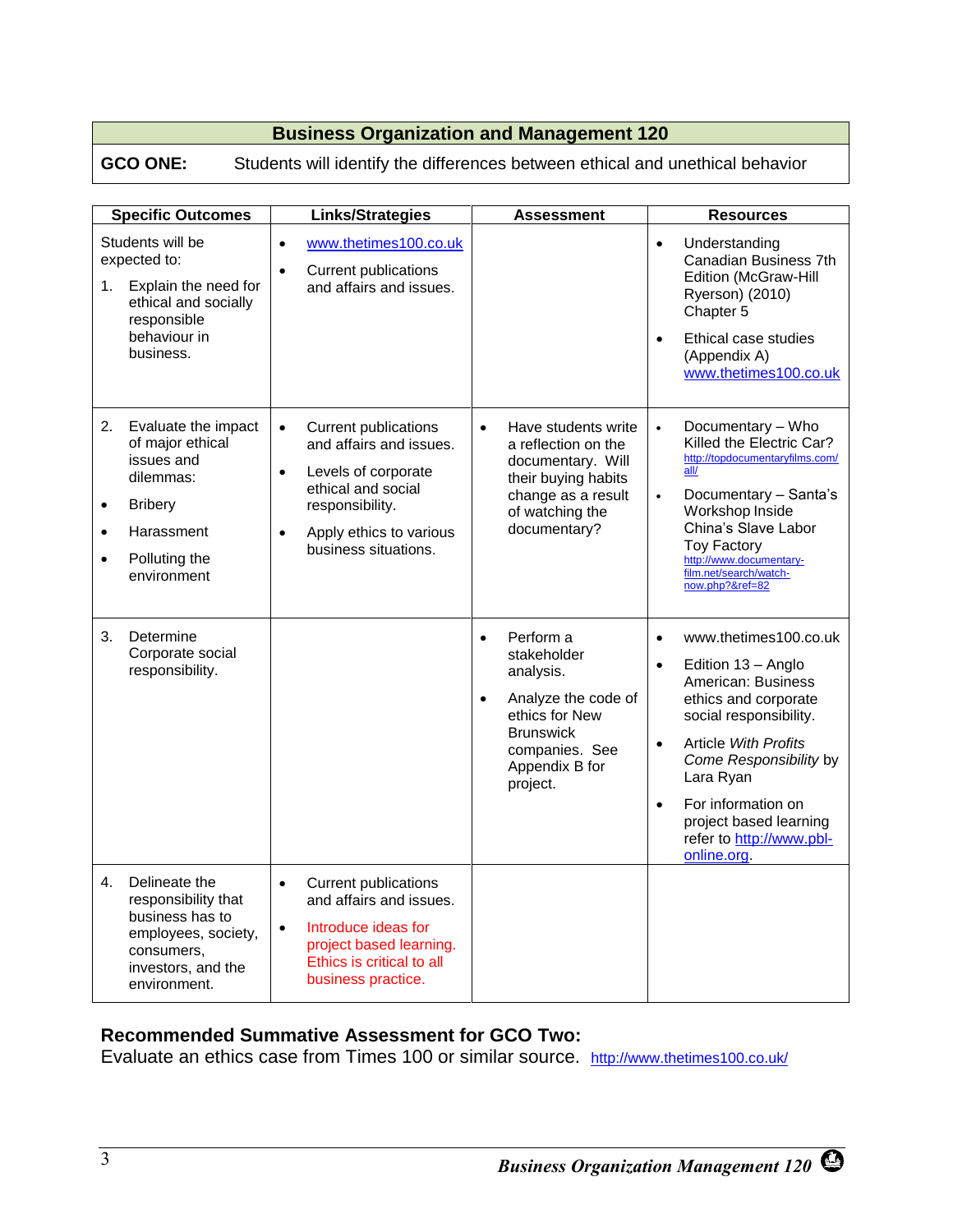**GCO TWO**: Students will identify the variables and complexities that affect managerial decision making in New Brunswick

|          | <b>Specific Outcomes</b>                                                                                                                                | <b>Links/Strategies</b>                                                                                                                                                                                                                                               | <b>Assessment</b>                                                                                                                      | <b>Resources</b>                                                                                                                                                                                                                                                                                                               |
|----------|---------------------------------------------------------------------------------------------------------------------------------------------------------|-----------------------------------------------------------------------------------------------------------------------------------------------------------------------------------------------------------------------------------------------------------------------|----------------------------------------------------------------------------------------------------------------------------------------|--------------------------------------------------------------------------------------------------------------------------------------------------------------------------------------------------------------------------------------------------------------------------------------------------------------------------------|
| 1.<br>2. | Define the six<br>elements that make<br>up the business<br>environment.<br>Analyze why the<br>business environment<br>is important to<br>organizations. | The Legal and<br>1.<br>Regulatory<br>Environment.<br>2.<br>The Economic<br>Environment.<br>3.<br>The Technological<br>Environment.<br>4.<br>The Competitive<br>Environment.<br>5.<br><b>The Social</b><br>Environment.<br>The Global<br>6.<br>Environment.            | Evaluate current<br>$\bullet$<br>news stories and<br>determine what<br>environment they<br>impact. Argue the<br>merit of their choice. | Understanding<br>$\bullet$<br><b>Canadian Business</b><br>7th Edition (McGraw-<br>Hill Ryerson) (2010)<br>Chapter 1, Page 11 -<br>21<br>Presentations from<br>$\bullet$<br>Chambers,<br>Enterprises, CFIB.<br>Current new stories<br>$\bullet$<br>from newspapers,<br>magazines, TV or<br>radio.<br>Understanding<br>$\bullet$ |
| 3.       | Compare forms of<br>business ownership:<br>a. Sole<br>proprietorship<br>Partnerships<br>b.<br>Corporation<br>c.<br>Cooperatives<br>d.<br>e. Franchises  |                                                                                                                                                                                                                                                                       | Assess a local<br>$\bullet$<br>business and its<br>impact locally,<br>regionally and<br>nationally.                                    | <b>Canadian Business</b><br>7th Edition (McGraw-<br>Hill Ryerson) (2010)<br>Chapter 6<br><b>Guest Speaker</b><br>$\bullet$<br>suggestion list:<br><b>Enterprise Greater</b><br>$\bullet$<br>Moncton -<br>http://www.greatermoncto<br>n.org/en/home/default.as<br><b>px</b>                                                     |
| 4.       | Understand the<br>relationship between<br>the three levels of<br>business.                                                                              | Local – businesses<br>$\bullet$<br>with 1 to 5 people.<br>Provincial-<br>$\bullet$<br>businesses that have<br>multiple locations in<br>NB.<br>National/Global -<br>$\bullet$<br>businesses that were<br>started in NB and<br>have expanded<br>nationally or globally. | Analyze how national<br>$\bullet$<br>or international<br>companies affect<br>your local economy.                                       | <b>Better Business</b><br>$\bullet$<br>Bureau.<br>Local Chamber of<br>$\bullet$<br>Commerce.<br><b>Business</b><br>$\bullet$<br>Improvement<br>Organization.<br>Atlantic Canada<br>$\bullet$<br>Opportunities<br>Agency.                                                                                                       |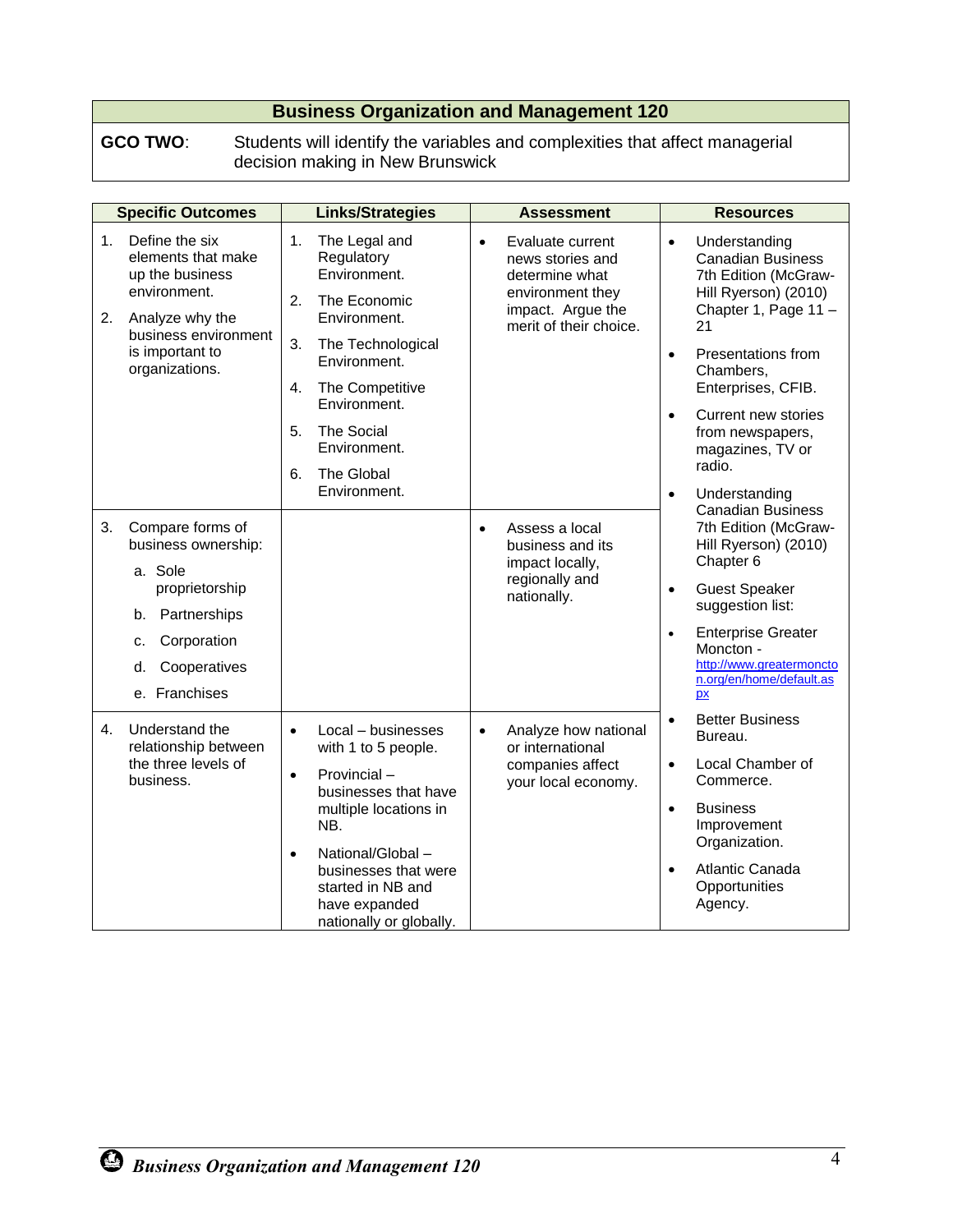|    | <b>Specific Outcomes</b>                                                                                 | <b>Links/Strategies</b>                                                                                                                                                                |                                  | <b>Assessment</b>                                                                                                  |                | <b>Resources</b>                                                                                                                               |
|----|----------------------------------------------------------------------------------------------------------|----------------------------------------------------------------------------------------------------------------------------------------------------------------------------------------|----------------------------------|--------------------------------------------------------------------------------------------------------------------|----------------|------------------------------------------------------------------------------------------------------------------------------------------------|
| 5. | Students will be<br>aware of the various<br>industries important<br>to the province of<br>New Brunswick. | Introduce ideas for project<br>based learning. Prior<br>experience of the teacher<br>and discussions with<br>students will determine<br>student interest and<br>project possibilities. | $\bullet$<br>1.<br>2.            | Identify local<br>businesses belonging<br>to each of CFIB's<br>identified sectors:<br>Agriculture<br>Manufacturing | $\bullet$<br>٠ | Statistics from CFIB.<br><b>Atlantic Progress</b><br>Magazine - free<br>subscription<br>http://www.progressm<br>edia.ca/subscribe/pro<br>gress |
|    |                                                                                                          |                                                                                                                                                                                        | 3.<br>$\mathbf{4}$ .<br>5.<br>6. | Construction and<br>transportation<br>Wholesale and retail<br>Finance, Insurance<br>and Real Estate<br>Services    |                | Case Studies.<br>For information on<br>project based<br>learning refer to<br>http://www.pbl-<br>online.org.                                    |

## **Recommended Summative Assessment for GCO Three:**

Research one local business and explain its impact on a larger market. Present your findings to the class.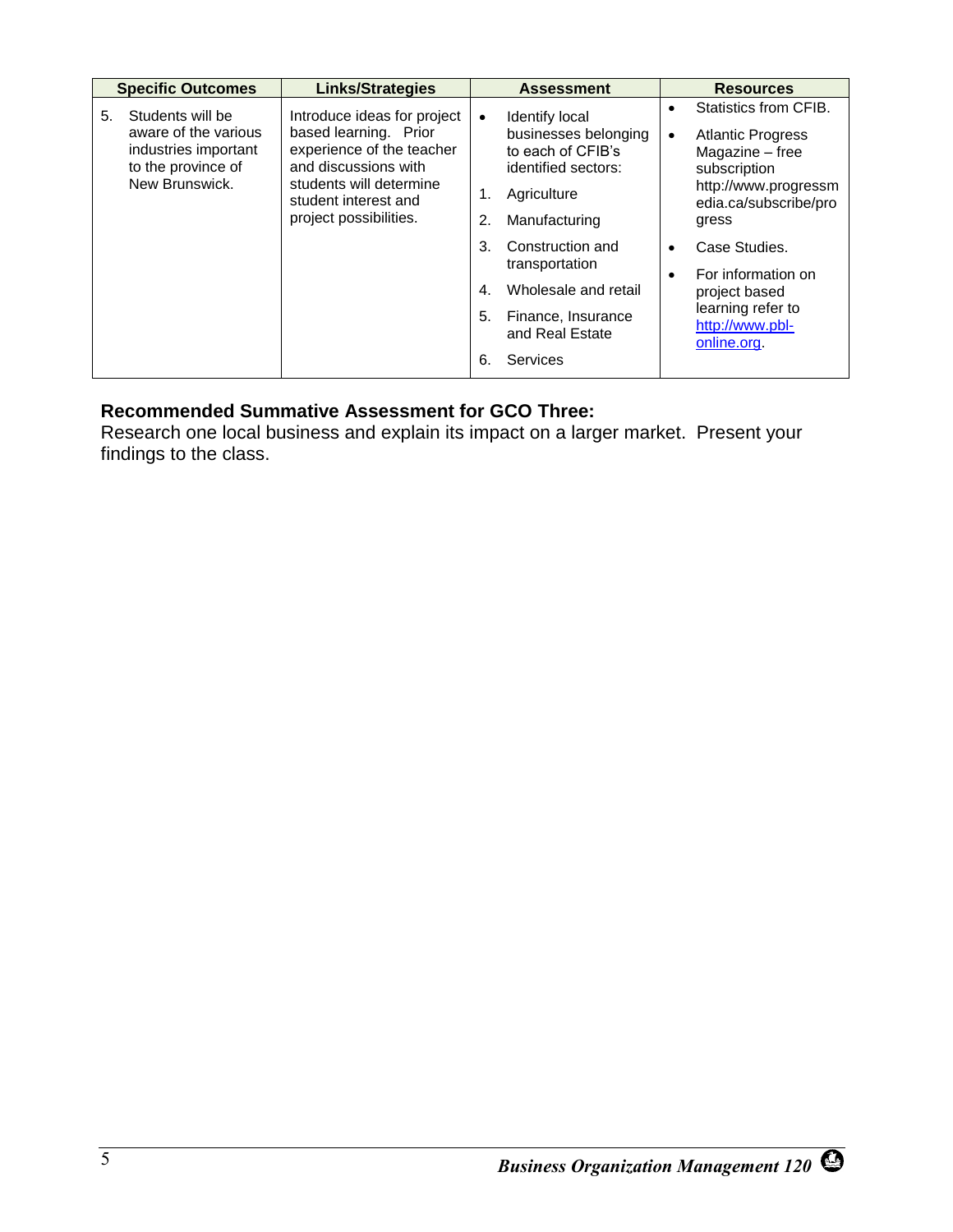#### **GCO THREE:** Students will understand the functions of management and the skills required to manage, lead and motivate employees.

|                                                                     | <b>Specific Outcomes</b>                                                                                                                                                                                                | <b>Links/Strategies</b>                                                                                                                                                                                    |                                     | <b>Assessment</b>                                                                                                                                              |                        | <b>Resources</b>                                                                                                                                                          |
|---------------------------------------------------------------------|-------------------------------------------------------------------------------------------------------------------------------------------------------------------------------------------------------------------------|------------------------------------------------------------------------------------------------------------------------------------------------------------------------------------------------------------|-------------------------------------|----------------------------------------------------------------------------------------------------------------------------------------------------------------|------------------------|---------------------------------------------------------------------------------------------------------------------------------------------------------------------------|
| to:<br>1.                                                           | Students will be expected<br>Define and explain<br>the functions of<br>management<br>(planning, organizing,<br>controlling, and<br>leading).                                                                            |                                                                                                                                                                                                            | $\bullet$                           | Classroom discussion<br>about management<br>within your school.<br>For example:<br>cafeteria, student<br>council and school<br>groups.                         | $\bullet$              | Understanding Canadian<br><b>Business 7th Edition</b><br>(McGraw-Hill Ryerson)<br>(2010) Chapter 8, 11, 12                                                                |
| 2.<br>$\bullet$<br>$\bullet$<br>$\bullet$<br>$\bullet$<br>$\bullet$ | Examine the different<br>types of planning and<br>the tools needed to<br>make decisions.<br>Vision<br><b>Mission statement</b><br>Goals<br>Objectives<br>SWOT analysis                                                  | Use Vision and Mission<br>Statements from<br>companies the students<br>know. Most are<br>available on the<br>company's corporate<br>website.                                                               | $\bullet$<br>$\bullet$<br>$\bullet$ | Personal SWOT<br>analysis.<br>Write mission and<br>vision for school.<br>Write a personal<br>mission statement.                                                | $\bullet$<br>$\bullet$ | www.thetimes100.co.uk<br>Edition 14: London 2012<br>- achieving the vision<br>http://www.thetimes100.c<br>o.uk/studies/view-brief-<br>study--london-2012--<br>145-353.php |
| 3.<br>$\bullet$<br>$\bullet$<br>$\bullet$<br>$\bullet$              | Describe the<br>organizing function of<br>management and<br>skills required at<br>various levels of<br>management.<br>Levels of<br>management.<br>Technical skills.<br>Human relations<br>skills.<br>Conceptual skills. | Get the students to think<br>of what the school's<br>chart would look like, or<br>what the school district's<br>chart would look like.<br>Use the chart to help<br>explain skills needed<br>and hierarchy. | $\bullet$                           | Review an<br>organizational chart<br>from a business.<br>Identify the benefit of<br>an organization<br>having an<br>organizational chart.                      |                        |                                                                                                                                                                           |
| 4.<br>$\bullet$                                                     | Explain the difference<br>between leaders and<br>managers, and<br>describe the various<br>leadership styles.<br>Autocratic<br>Democratic<br>Laissez-faire                                                               | Have students identify<br>their management<br>style. Would their<br>management style<br>change if they were in a<br>different position?                                                                    | $\bullet$<br>$\bullet$<br>$\bullet$ | Role play various<br>leadership styles.<br>Case Studies.<br>Use of scenarios for<br>students to analyze<br>which style is best<br>suited for the<br>situation. | $\bullet$              | The Times 100<br>http://www.thetimes100.c<br>o.uk/case-study--using-<br>range-management-<br>styles-to-lead-business--<br>96-299-2.php                                    |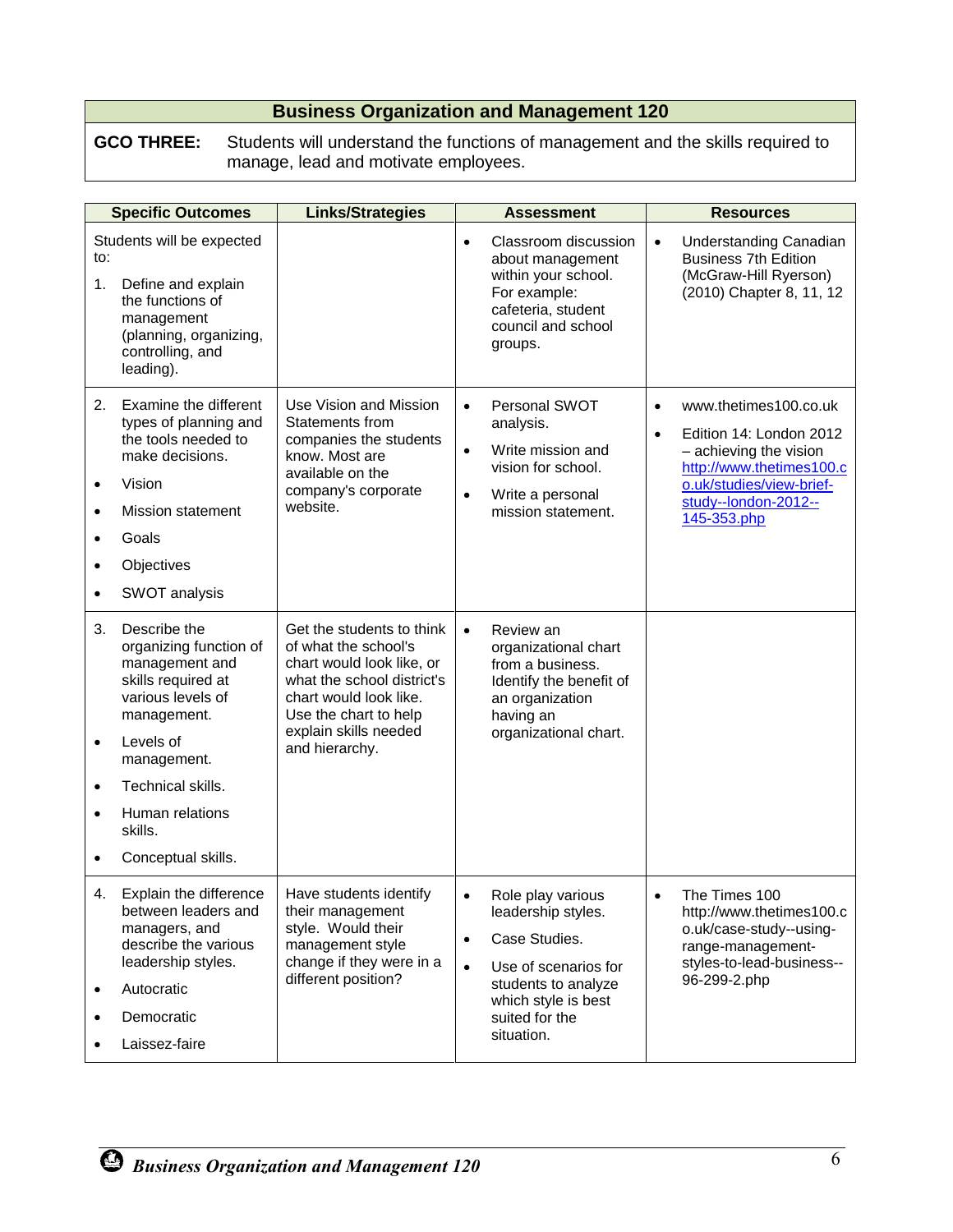| <b>Specific Outcomes</b>                                                                                                                                                                                       | <b>Links/Strategies</b> | <b>Assessment</b>                                                                                                                                                                                                                        | Resources                                                                                                                                                                                                  |
|----------------------------------------------------------------------------------------------------------------------------------------------------------------------------------------------------------------|-------------------------|------------------------------------------------------------------------------------------------------------------------------------------------------------------------------------------------------------------------------------------|------------------------------------------------------------------------------------------------------------------------------------------------------------------------------------------------------------|
| Summarize the steps<br>5.<br>involved in the<br>controlling function.                                                                                                                                          |                         | Have students set a<br>$\bullet$<br>personal goal and<br>explain how they<br>would use the control<br>process to achieve it.                                                                                                             | Understanding Canadian<br>$\bullet$<br><b>Business 7th Edition</b><br>(McGraw-Hill Ryerson)<br>(2010) Chapter 8 page<br>255 to 257                                                                         |
| 6.<br>Evaluate the<br>appropriateness and<br>effectiveness of<br>various management<br>styles in a variety of<br>business settings.                                                                            |                         | Have an informal<br>$\bullet$<br>classroom discussion<br>about their personal<br>experience with<br>management styles.<br>Have students<br>$\bullet$<br>discuss how<br>characters<br>management styles<br>change in reality TV<br>shows. |                                                                                                                                                                                                            |
| Describe various<br>7.<br>theories that are of<br>importance to<br>employee motivation.<br>Maslow's Hierarchy of<br>$\bullet$<br><b>Needs</b><br>Herzberg's Theories<br>$\bullet$<br>Goal setting<br>$\bullet$ |                         | Analyze the various<br>$\bullet$<br>motivational<br>strategies used by<br>particular<br>organizations.<br>Have students identify<br>$\bullet$<br>what motivates them.                                                                    | www.thetimes100.co.uk<br>$\bullet$<br>Edition 14: Siemens -<br>$\bullet$<br>motivation within a<br>creative environment                                                                                    |
| Explain the<br>8.<br>importance of human<br>resource<br>management and its<br>importance in the<br>recruitment, selection,<br>assessment and<br>motivation of<br>employees.<br>Recruitment<br>$\bullet$        |                         |                                                                                                                                                                                                                                          | Article 2009 Best Places<br>$\bullet$<br>to Work in Atlantic<br>Canada from Atlantic<br>Progress Magazine<br>http://www.progressmedi<br>a.ca/article/2009/07/200<br>9-best-places-work-<br>atlantic-canada |
| Selection                                                                                                                                                                                                      |                         |                                                                                                                                                                                                                                          |                                                                                                                                                                                                            |
| Compensation                                                                                                                                                                                                   |                         |                                                                                                                                                                                                                                          |                                                                                                                                                                                                            |

## **Recommended Summative Assessment for GCO Four:**

Refer to Appendix C: Job Fair assignment.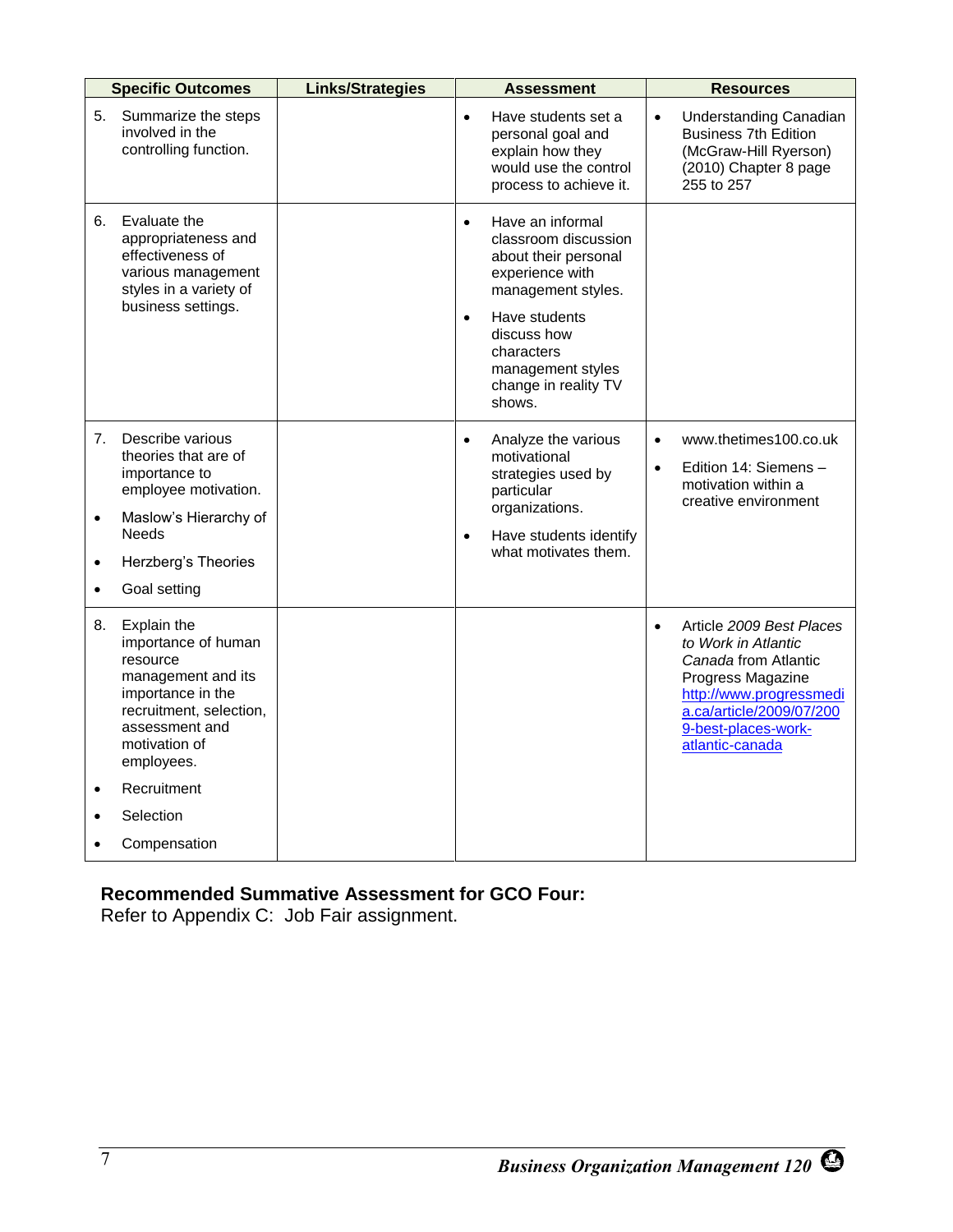**GCO FOUR**: Students will understand the impact of importance of international business and the skills needed to conduct business in the global economy.

|    | <b>Specific Outcomes</b>                                                                                                                                                                                                                                                                           | <b>Links/Strategies</b>                                                                                                                                                                                                                                                                                     |                                     | <b>Assessment</b>                                                                                                                                                                                                                           |                                                  | <b>Resources</b>                                                                                                                                                                                                                                                                        |
|----|----------------------------------------------------------------------------------------------------------------------------------------------------------------------------------------------------------------------------------------------------------------------------------------------------|-------------------------------------------------------------------------------------------------------------------------------------------------------------------------------------------------------------------------------------------------------------------------------------------------------------|-------------------------------------|---------------------------------------------------------------------------------------------------------------------------------------------------------------------------------------------------------------------------------------------|--------------------------------------------------|-----------------------------------------------------------------------------------------------------------------------------------------------------------------------------------------------------------------------------------------------------------------------------------------|
| 1. | Define the basic<br>terminology, key<br>concepts and types of<br>international business<br>Examples:<br>international trade,<br>multinational<br>enterprise, global<br>company, exports,<br>imports, fair trade;<br>outsourcing,<br>interdependence,<br>trade deficit,<br>comparative<br>advantage | Should LeBron James<br>Mow His Own Lawn?<br>(This lesson will discuss<br>absolute advantage,<br>comparative advantage,<br>specialization and trade<br>with an example using<br>professional basketball<br>player LeBron James)<br>http://www.econedlink.org<br>/lessons/index.php?lid=79<br>4&type=educator | $\bullet$<br>$\bullet$<br>$\bullet$ | Vocabulary quiz<br>Have students write a<br>memo to someone<br>who doesn't<br>understand the<br>terminology<br>associated with<br>international<br>business.<br>Identify Canada's<br>major trading<br>partners and locate<br>them on a map. | $\bullet$<br>$\bullet$<br>$\bullet$<br>$\bullet$ | CIA - The World<br>Factbook<br>https://www.cia.gov/li<br>brary/publications/the<br>-world-<br>factbook/index.html<br>Understanding<br><b>Canadian Business</b><br>7th Edition (McGraw-<br>Hill Ryerson) (2010)<br>Chapter 3 page 66 to<br>97<br>Industry Canada<br>http://www.ic.gc.ca/ |
| 2. | Evaluate the benefits<br>(e.g., decreased<br>prices, increased<br>quantity and quality of<br>products,<br>technological<br>developments) and<br>drawbacks (e.g., loss<br>of jobs, increased<br>foreign ownership of<br>Canadian companies)<br>of international trade<br>for Canada;                |                                                                                                                                                                                                                                                                                                             |                                     |                                                                                                                                                                                                                                             | $\bullet$<br>$\bullet$                           | Foreign Affairs and<br>International Trade<br>Canada ((DFAIT)<br>http://www.internation<br>al.gc.ca/international/i<br>ndex.aspx                                                                                                                                                        |
| 3. | Describe the effects<br>of barriers and<br>obstacles to<br>international business<br>activity (e.g., tariff<br>and non-tariff<br>barriers, restrictions<br>on foreign<br>investment,<br>fluctuations in<br>currency                                                                                |                                                                                                                                                                                                                                                                                                             | $\bullet$                           | Have the class<br>research and debate<br>tariffs and trade<br>protectionism                                                                                                                                                                 |                                                  |                                                                                                                                                                                                                                                                                         |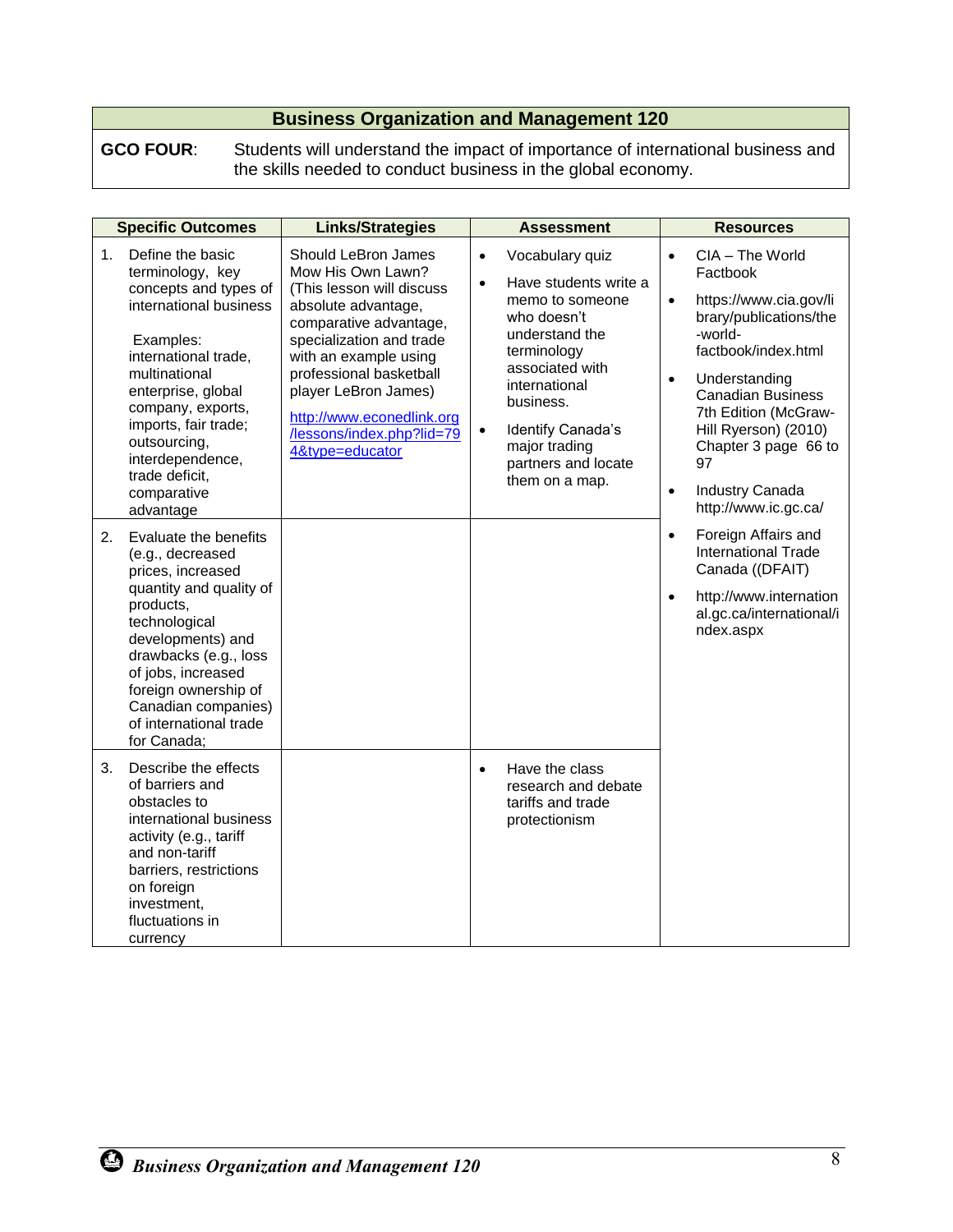|           | <b>Specific Outcomes</b>                                                                                                                                                                                                                                                                                    | <b>Links/Strategies</b>                                                                                                                                      | <b>Assessment</b>                                                                                                                                                                    | <b>Resources</b> |
|-----------|-------------------------------------------------------------------------------------------------------------------------------------------------------------------------------------------------------------------------------------------------------------------------------------------------------------|--------------------------------------------------------------------------------------------------------------------------------------------------------------|--------------------------------------------------------------------------------------------------------------------------------------------------------------------------------------|------------------|
| 4.        | Describe various<br>international<br>agreements and<br>organizations that<br>have influenced<br>global business<br>activity and describe<br>Canada's<br>involvement in them.                                                                                                                                |                                                                                                                                                              | Students research<br>$\bullet$<br>one of the<br>organizations and/or<br>agreements. They<br>can create a<br>PowerPoint and<br>handouts for their<br>classmates. Focusing<br>on:      |                  |
|           | Examples:                                                                                                                                                                                                                                                                                                   |                                                                                                                                                              | 1. Explain what the                                                                                                                                                                  |                  |
|           | North American Free<br><b>Trade Agreement</b><br>(NAFTA)                                                                                                                                                                                                                                                    |                                                                                                                                                              | agreement/organiz<br>ation is<br>2. How the                                                                                                                                          |                  |
| $\bullet$ | Asia-Pacific<br>Economic<br>Cooperation                                                                                                                                                                                                                                                                     |                                                                                                                                                              | agreement/organiz<br>ation came into<br>being                                                                                                                                        |                  |
| $\bullet$ | European Union (EU)                                                                                                                                                                                                                                                                                         |                                                                                                                                                              | 3. What does the<br>agreement/organiz                                                                                                                                                |                  |
| $\bullet$ | International<br>Monetary Fund (IMF)                                                                                                                                                                                                                                                                        |                                                                                                                                                              | ation cover<br>4. Real life examples                                                                                                                                                 |                  |
| $\bullet$ | Organization for<br>Economic<br>Cooperation and                                                                                                                                                                                                                                                             |                                                                                                                                                              | of what the<br>agreement/organiz<br>ation does                                                                                                                                       |                  |
| $\bullet$ | Development (OECD)<br>World Trade<br>Organization                                                                                                                                                                                                                                                           |                                                                                                                                                              | 5. Explain any<br>controversies<br>surrounding the<br>agreement/organiz<br>ation                                                                                                     |                  |
| 5.        | Describe the<br>modifications made to<br>goods and services to<br>adapt them to the<br>cultures of other<br>countries (e.g.,<br>changing ingredients<br>of packaged food<br>products, avoiding<br>certain colours or<br>images in packaging,<br>modifying the range<br>of foods offered in<br>restaurants); | Teacher finds examples<br>of changes made to<br>products worldwide.<br>Example: McDonald's<br>(McLobster in Canada,<br>FishMac in Egypt, McPork<br>in Japan) | Students research<br>$\bullet$<br>Canadian multi-<br>national companies<br>and view their<br>product in a number<br>of countries to view<br>changes made to<br>incorporate cultures. | $\bullet$        |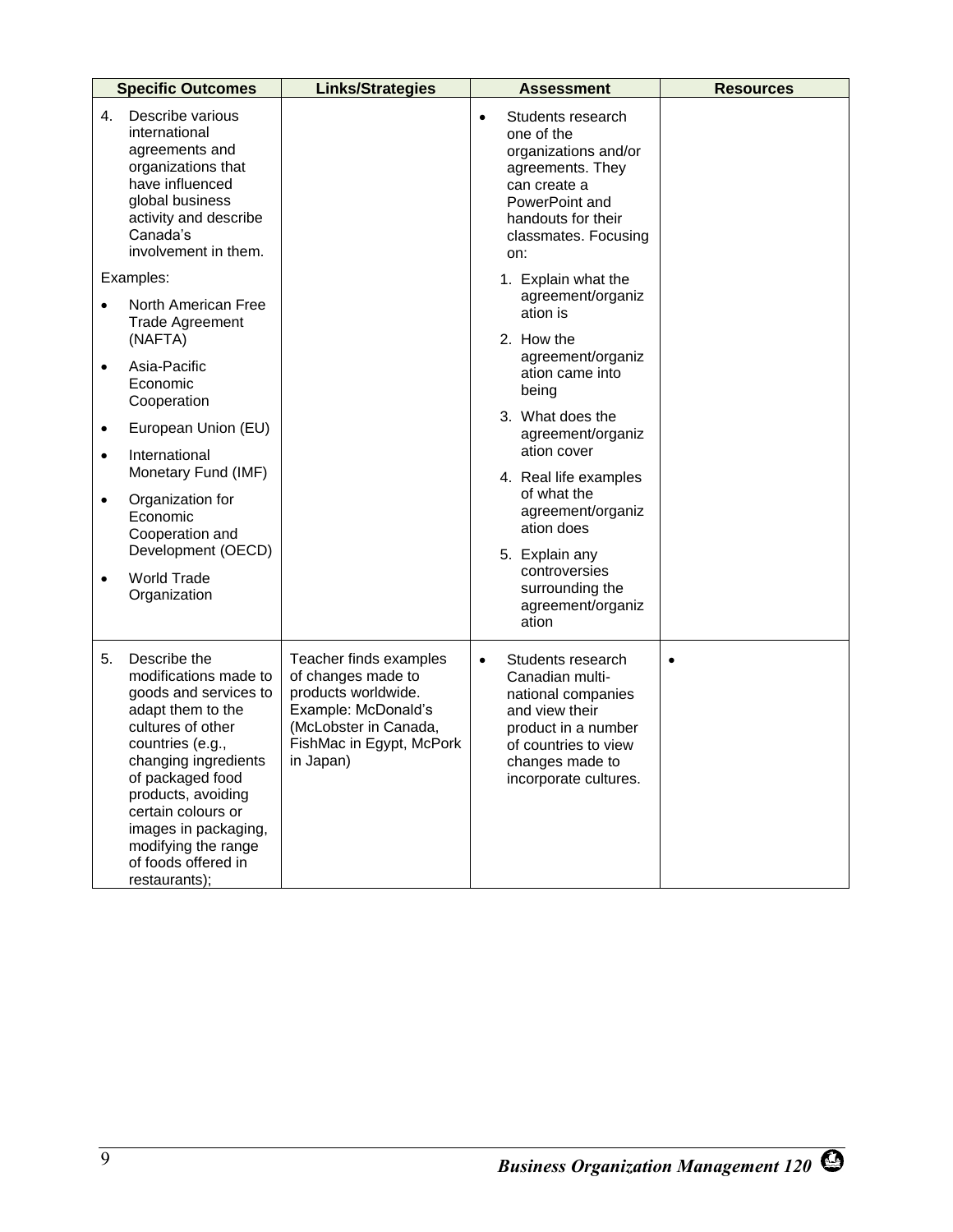| <b>Specific Outcomes</b>                                                                                                                                                                                                                                                                                                                                              | <b>Links/Strategies</b> | <b>Assessment</b>                                                                                                                                                                                                                                                                                                   | <b>Resources</b> |
|-----------------------------------------------------------------------------------------------------------------------------------------------------------------------------------------------------------------------------------------------------------------------------------------------------------------------------------------------------------------------|-------------------------|---------------------------------------------------------------------------------------------------------------------------------------------------------------------------------------------------------------------------------------------------------------------------------------------------------------------|------------------|
| Describe the<br>6.<br>challenges an<br>international<br>company may<br>encounter with regard<br>to ethics, values,<br>language, and<br>business practices in<br>the various countries<br>in which it operates<br>(e.g., accommodating<br>protocol and customs<br>of local culture during<br>international<br>meetings, managing<br>culturally diverse<br>workforces); |                         | $\mathbf{1}$ .                                                                                                                                                                                                                                                                                                      |                  |
| Explain how changes<br>7.<br>in the value of the<br>Canadian dollar can<br>affect business<br>opportunities (e.g.,<br>how a lower-valued<br>dollar can boost<br>export sales in the<br>short run).                                                                                                                                                                    |                         | Students work<br>$\bullet$<br>individually or in small<br>groups to research<br>the accepted<br>business practices of<br>a selected country to<br>create a business<br>travel advisory, e.g.,<br>"Doing Business in<br>(country)" for<br>Canadian managers<br>wishing to deal with<br>companies in this<br>country. |                  |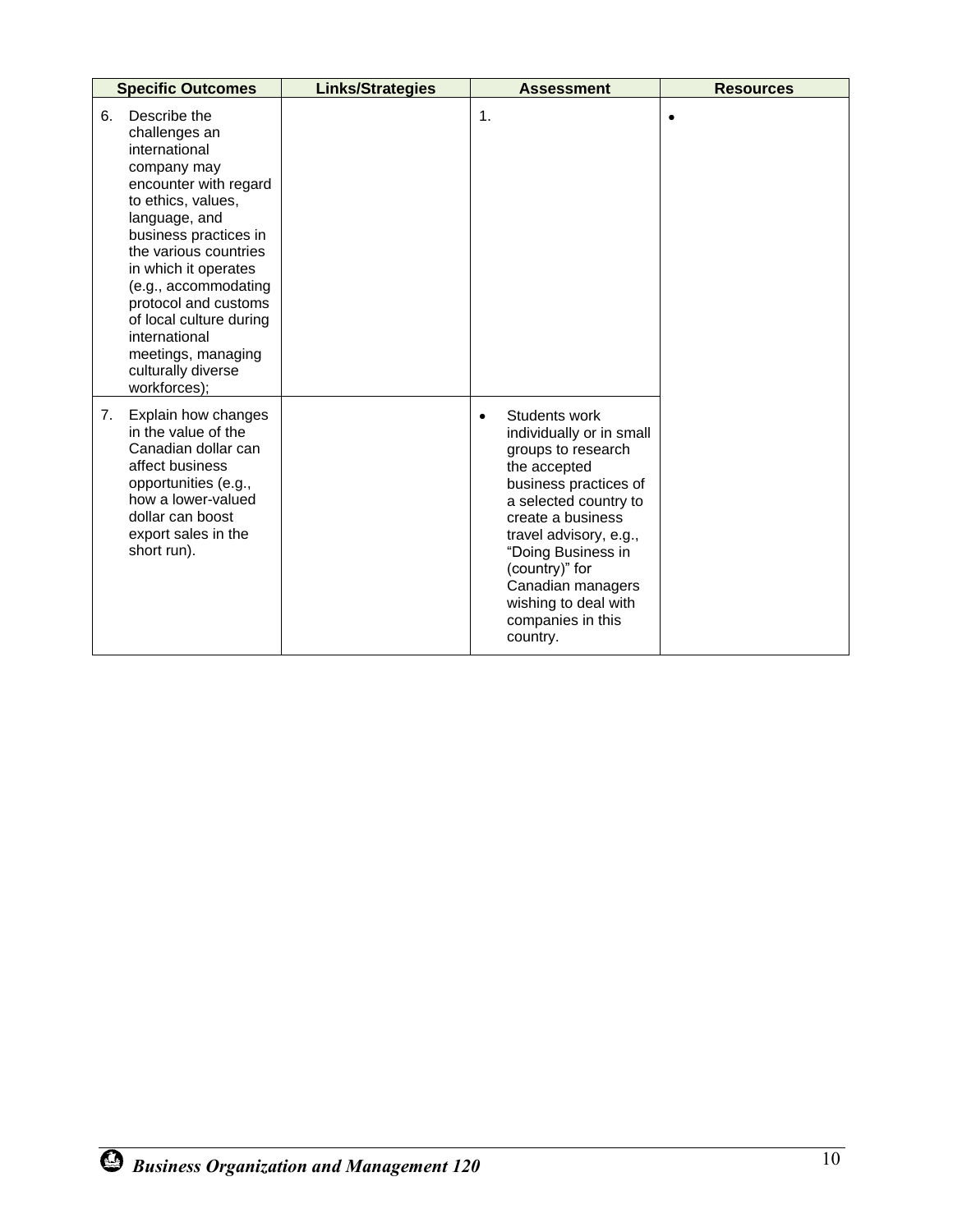

# **Business Ethics - The Foundation of Effective Leadership**

"Everyone Else Does It!" Ethics Project

#### **Reading Exercise**

Business ethics are a hot topic these days. With everything from insider trading to employee theft on the rise, it is no wonder that businesses are beginning to focus on the impact of ethical leadership. But along with this new focus comes a lot of "gray area." Many times, managers are forced to decide on issues where there are arguments on both sides - a problem that makes ethical decision-making very difficult.

#### **Let's look at an example:**

Sally started her consulting business a year ago and has been doing very well. About a month ago, she decided she needed to hire someone to help her since she was getting busier and busier. After interviewing several candidates, she decided to hire the best one of the group, Mary. She called Mary on Monday to tell her she had gotten the job. They both agreed that she would start the following Monday and that Mary could come in and fill out all of the hiring paperwork at that time.

On Tuesday, of the same week, a friend of Sally's called her to say that she had found the perfect person for Sally. Sally explained that she had already hired someone, but the friend insisted. "Just meet this girl. Who knows, maybe you might want to hire her in the future!" Rather reluctantly, Sally consented. "Alright, if she can come in tomorrow, I'll meet with her, but that's all." "Oh, I'm so glad. I just know you're going to like her!" Sally's friend exclaimed.

And Sally did like her. She liked her a lot. Sally had met with Julie on Wednesday morning. She was everything that Sally had been looking for and more. In terms of experience, Julie far surpassed any of the candidates Sally had previously interviewed, including Mary. On top of that, she was willing to bring in clients of her own that would only increase business. All in all, Sally knew this was a win-win situation. What about Mary? She had already given her word to Mary that she could start work on Monday.

And yet she only had the resources to hire one person at this point. Clearly, the best business decision was to hire Julie. But, what about the ethical decision? If her business did poorly or Mary couldn't provide enough support, the business would suffer. As a result, her family would suffer. Money was already tight, with two boys in college expenses were high. And yet she knew Mary also had a family she was supporting. Plus, she had been so enthusiastic about starting to work.

Obviously, Sally had a problem - an ethical problem. Should she hire Mary (whom she'd already given her word) or Julie (who was obviously the best person for the job)? Questions like these touch on our deepest values. Depending on whom you would ask, you would get strong arguments for both decisions. This is what we mean when we talk about "gray area." So what is the answer?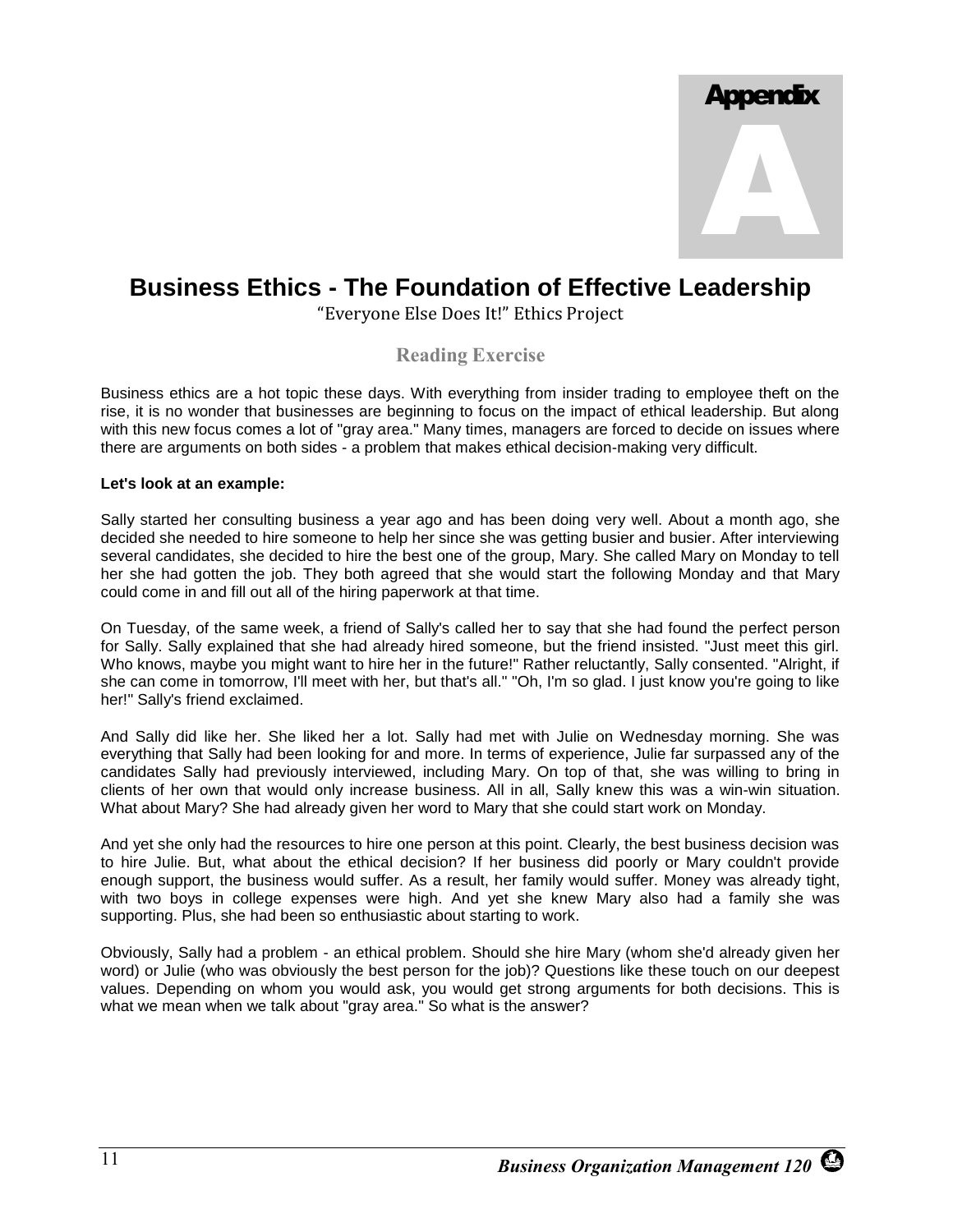According to Kenneth Blanchard and Norman Vincent Peale, authors of **The Power of Ethical Management**, there are three questions you should ask yourself whenever you are faced with an ethical dilemma:

- 1. **Is it legal?** In other words, will you be violating any criminal laws, civil laws or company policies by engaging in this activity?
- 2. **Is it balanced?** Is it fair to all parties concerned both in the short-term as well as the long-term? Is this a win-win situation for those directly as well as indirectly involved?
- 3. **Is it right?** Most of us know the difference between right and wrong, but when push comes to shove, how does this decision make you feel about yourself? Are you proud of yourself for making this decision? Would you like others to know you made the decision you did?

Most of the time, when dealing with "gray decisions", considering just one of these questions is not enough. However, taking the time to reflect on all three, you will often find that the answer becomes very clear.

#### **Developing Your Company's Ethics Policy**

There are definite advantages to owning your own business when you want to establish an ethics policy. You see, ethics come from the top. Without setting an example at the top, it is often difficult, if not impossible, to convince your employees that they too should be ethical in their business dealings. A welldefined ethics policy along with an outline of related standards of conduct provides the framework for ethical, moral behavior within your company.

What is the benefit to developing such a policy, you may be wondering. The benefit is higher employee morale and commitment, which in most cases leads to higher profits. But higher profits should not be your motivating factor in defining your ethics policy.

An ethics policy should look at the bigger picture of how we relate to society as a whole and what our responsibility is to the greater good. Of course, in these days of downsizing and increasing change, some may argue that these ideals are unrealistic. However, it is important to note that most of the opponents of good ethics are focusing on short-term versus long-term results. Many organizations that have participated in the downsizing mania are beginning to realize that they have traded long-term employee morale and productivity for short-term profit margins.

The bottom line is "what goes around, comes around." If you treat your employees with disrespect and distrust, chances are they will do the same toward you.

When you are developing your ethics policy, you must decide what it is you want your company to stand for, put it in writing, and enforce it. According to Blanchard and Peale, you can base your policy on five fundamental principles:

- 1. **Purpose**. A purpose combines both your vision as well as the values you would like to see upheld in your business. It comes from the top and outlines specifically what is considered acceptable as well as unacceptable in terms of conduct in your business.
- 2. **Pride**. Pride builds dignity and self-respect. If employees are proud of where they work and what they are doing, they are much more apt to act in an ethical manner.
- 3. **Patience**. Since you must focus on long-term versus short-term results, you must develop a certain degree of patience. Without it, you will become too frustrated and will be more tempted to choose unethical alternatives.
- 4. **Persistence**. Persistence means standing by your word. It means being committed. If you are not committed to the ethics you have outlined, then they become worthless. Stand by your word.
- 5. **Perspective**. In a world where there is never enough time to do everything we need or want to do, it is often difficult to maintain perspective. However, stopping and reflecting on where your business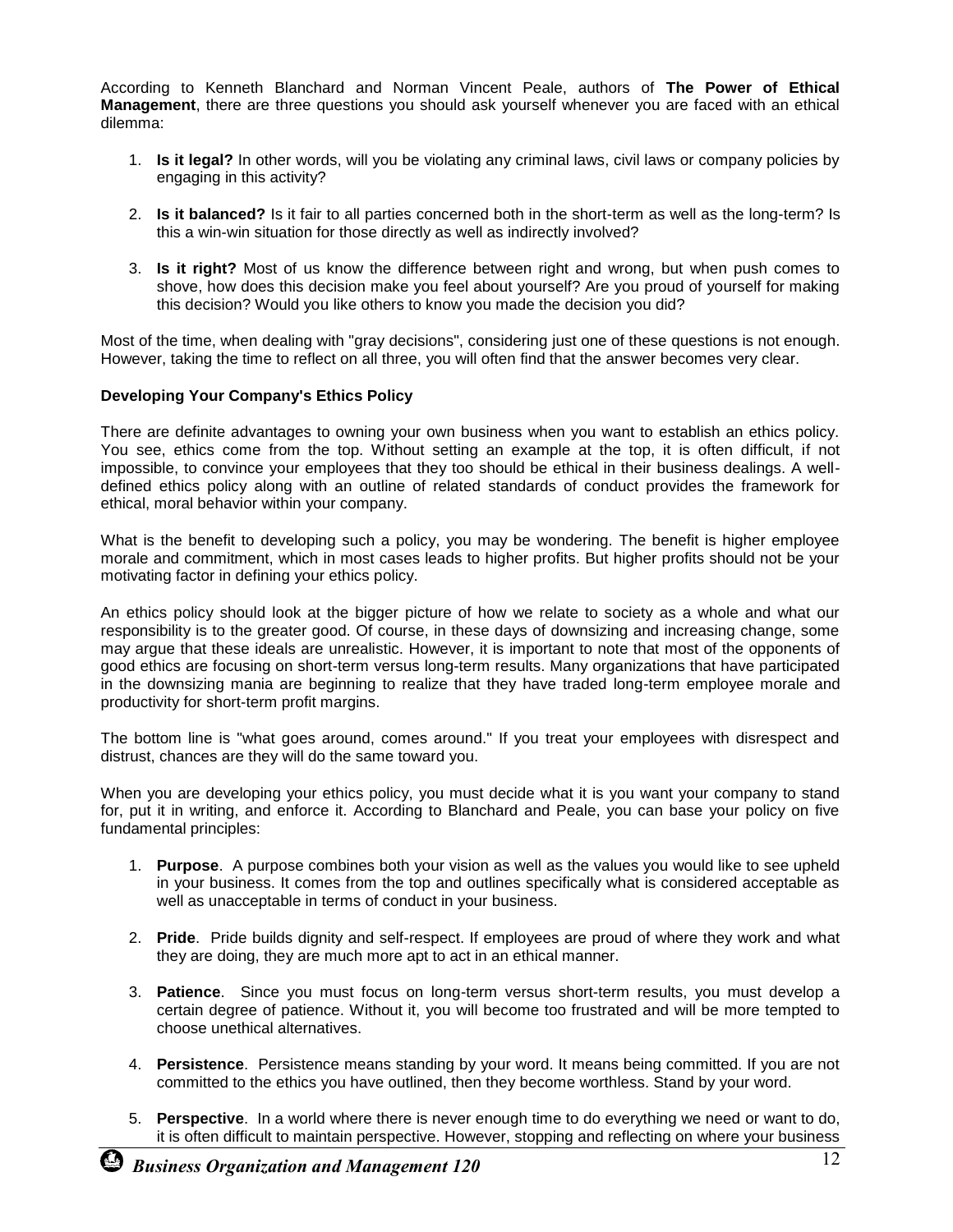is headed, why you are headed that way, and how you are going to get there allows you to make the best decisions both in the short-term as well as the long-term.

A company policy is a reflection of the values deemed important to the business. As you develop your ethics policy, focus on what you would like the world to be like, not on what others tell you it is.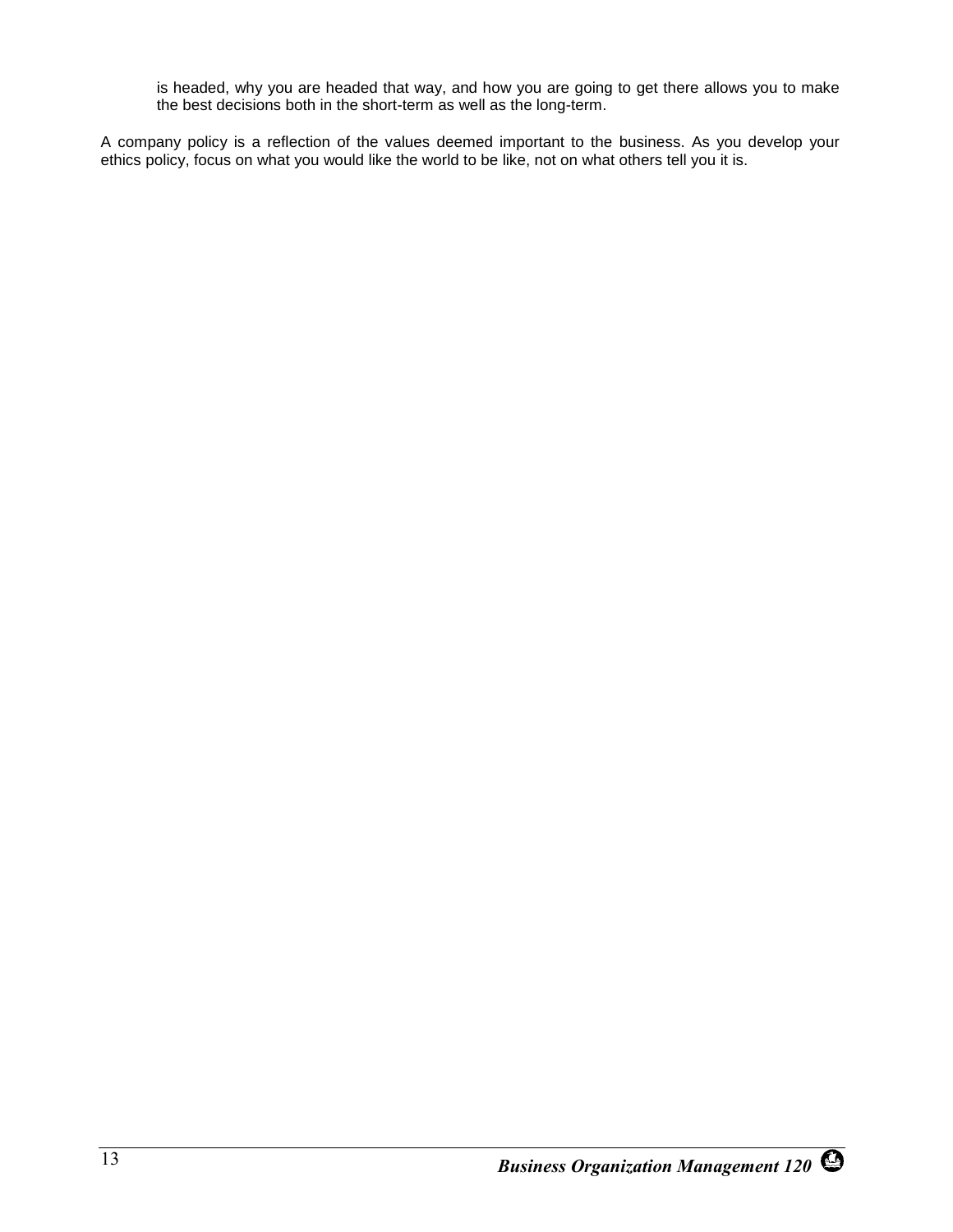# **Ethical Dilemmas**

"Everyone Else Does It!" Ethics Project

#### **Student Handout**

- 1. In your computer applications class, there are several students who gather together to discuss the latest computer games. You play a couple of the games that are discussed, so you can occasionally add to the conversation. You would like to fit in more to their group, but you don't have all the games. You can get copies of the games from one of the students who burns copies for a small price. Do you get into the group by paying a small price for the pirated software?
- 2. Your busy schedule has kept you from really working on that science research paper. It is due in two days, and you have only a rough outline of what you are going to say. You need this paper to be good, to keep your sports and activities schedule from suffering. You need more supporting research. There is a web site that has "ready to use" research papers. In fact, you have found one that would work for your paper. Your science teacher is very busy with school business and doesn't always check the reports against online copies. Do you use the online copy to fit your schedule, or do you make room in your schedule to write it yourself?
- 3. As part of a student technician team, you work with teachers and students to keep the technology running. Because you are still a technician in-training, you can't always fix the problem or supply the answers. As a result, you see a different side of the teachers. Some of them can be rude and demanding when it comes to fixing technology that they rely on for their lessons, and others can be really nice. In your conversations with your friends at school, do you share all this "tasty gossip," or do you hold back when other students talk about teachers?
- 4. You have an opportunity for an internship at a respected business in the community. Part of your qualifications comes from a senior project that you worked on with several other students. Through the interview process, you discover that you are given credit for a key section of the project that really impressed the company. In fact, another member of your senior team, with little input from you, did that section. How do you proceed?
- 5. You are a valuable member of the student store staff. You handle many of the cash box transactions, moving the daily cash between the store and the office, where it is held overnight. You remember that you needed to have cash to reserve your spot on the senior trip today, and your wallet is empty. You have the money at home, but forgot to pick it up this morning. You can't ask your friends because they don't carry that much cash, and no one is at your house to bring it over. You know how the money is moved around through the student store, and could "borrow" the money from the cash box until tomorrow, and nobody would probably know. How do you proceed?
- 6. You have been struggling in your Economics class. The content does not come easily, so you have put in countless hours to understand and do the assignments. There is another student who breezes through the assignments, getting high marks for the work he turns in. You know for a fact that he has used his college-aged cousin to do some of the assignments for him. You don't know how many assignments were turned in this way, but you are certain that he, in fact, did not do all the work. Your frustration increases over the last assignment that you worked overtime on, but did poorly. Of course, this other student scored well on the same assignment. You could drop the teacher an anonymous note about the implied cheating on the part of this other student. It might get the teacher to slow down a little, and help you in the long run. What do you do?
- 7. A customer (or client) asked for a product (or service) from us today. After telling him our price, he said he couldn't afford it. I know he could get it cheaper from a competitor. Should I tell him about the competitor, or let him go without getting what he needs? What should I do?
- 8. Our company prides itself on its merit-based pay system. One of my employees has done a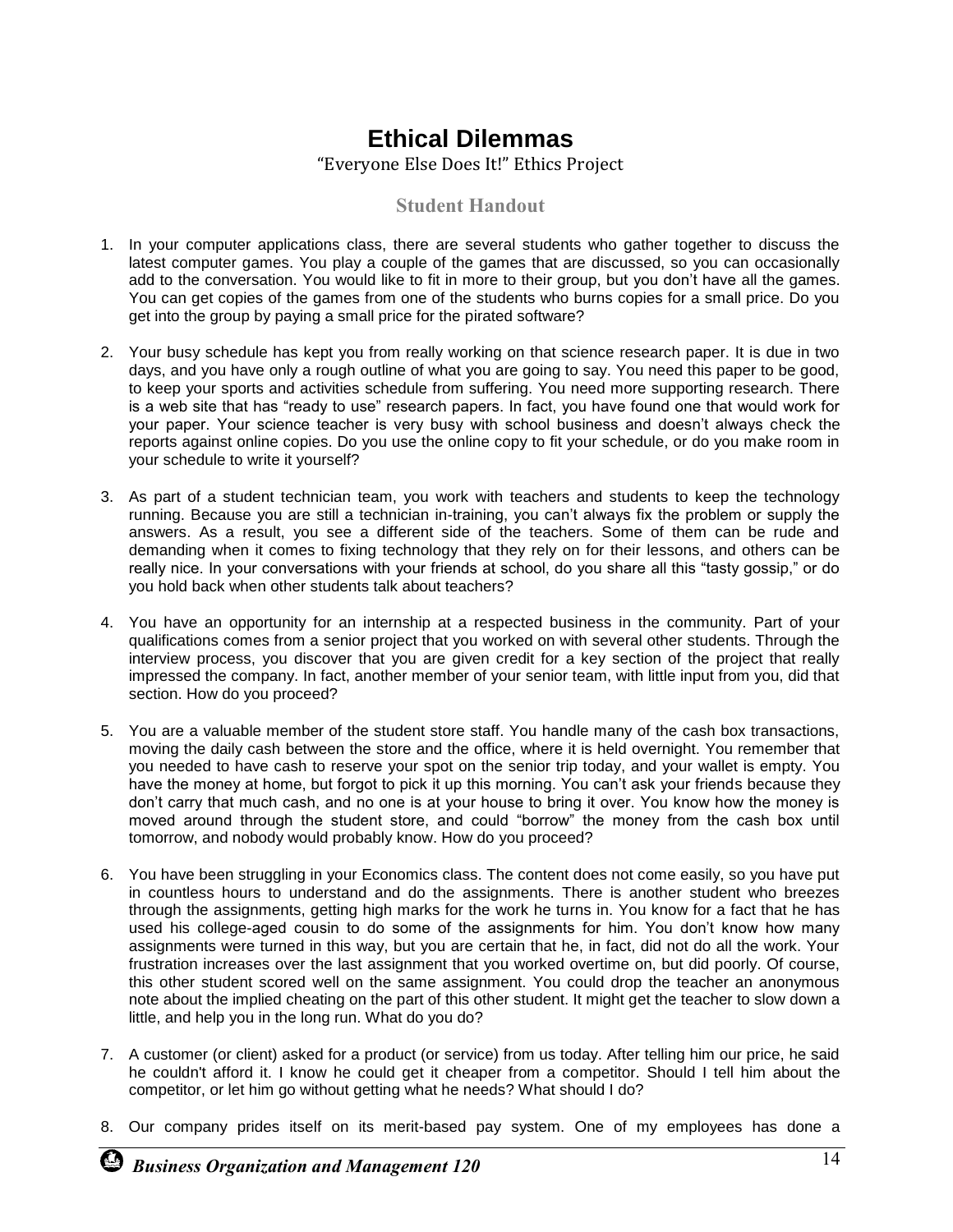tremendous job all year, so he deserves strong recognition. However, he's already paid at the top of the salary range for his job grade and our company has too many people in the grade above him, so we can't promote him. What should I do?

- 9. Our company prides itself on hiring minorities. One Asian candidate fully fits the job requirements for our open position. However, we're concerned that our customers won't understand his limited command of the English language. What should I do?
- 10. My top software designer suddenly refused to use our e-mail system. He explained to me that, as a member of a religious organization, he could not use a product built by a company that provided benefits to the partners of homosexual employees. He'd basically cut himself off from our team, creating a major obstacle to our product development. What should I do?
- 11. My boss told me that one of my employees is among several others to be laid off soon, and that I'm not to tell my employee yet or he might tell the whole organization which would soon be in an uproar. Meanwhile, I heard from my employee that he plans to buy braces for his daughter and a new carpet for his house. What should I do?
- 12. My computer operator told me he'd noticed several personal letters printed from a computer that I was responsible to manage. While we had no specific policies then against personal use of company facilities, I was concerned. I approached the letter writer to discuss the situation. She told me she'd written the letters on her own time to practice using our word processor. What should I do?
- 13. A fellow employee told me that he plans to quit the company in two months and start a new job that has been guaranteed to him. Meanwhile, my boss told me that he wasn't going to give me a new opportunity in our company because he was going to give it to my fellow employee now. What should I do?
- 14. A friend at my workplace asks to use my computer terminal while I'm away from my desk. He works in the programming group – why can't he use his own computer? Does he want to enter some data or program that he doesn't want his terminal ID to be associated with? How should I proceed?
- 15. I receive a certain weekly report that is necessary for me to do my particular job. It is marked "Company Confidential". I was called away from my desk while I was working with the report and I left it lying out. When I came back, I found a co-worker looking at the report and making notes from its contents. Why is she doing this? How should I proceed?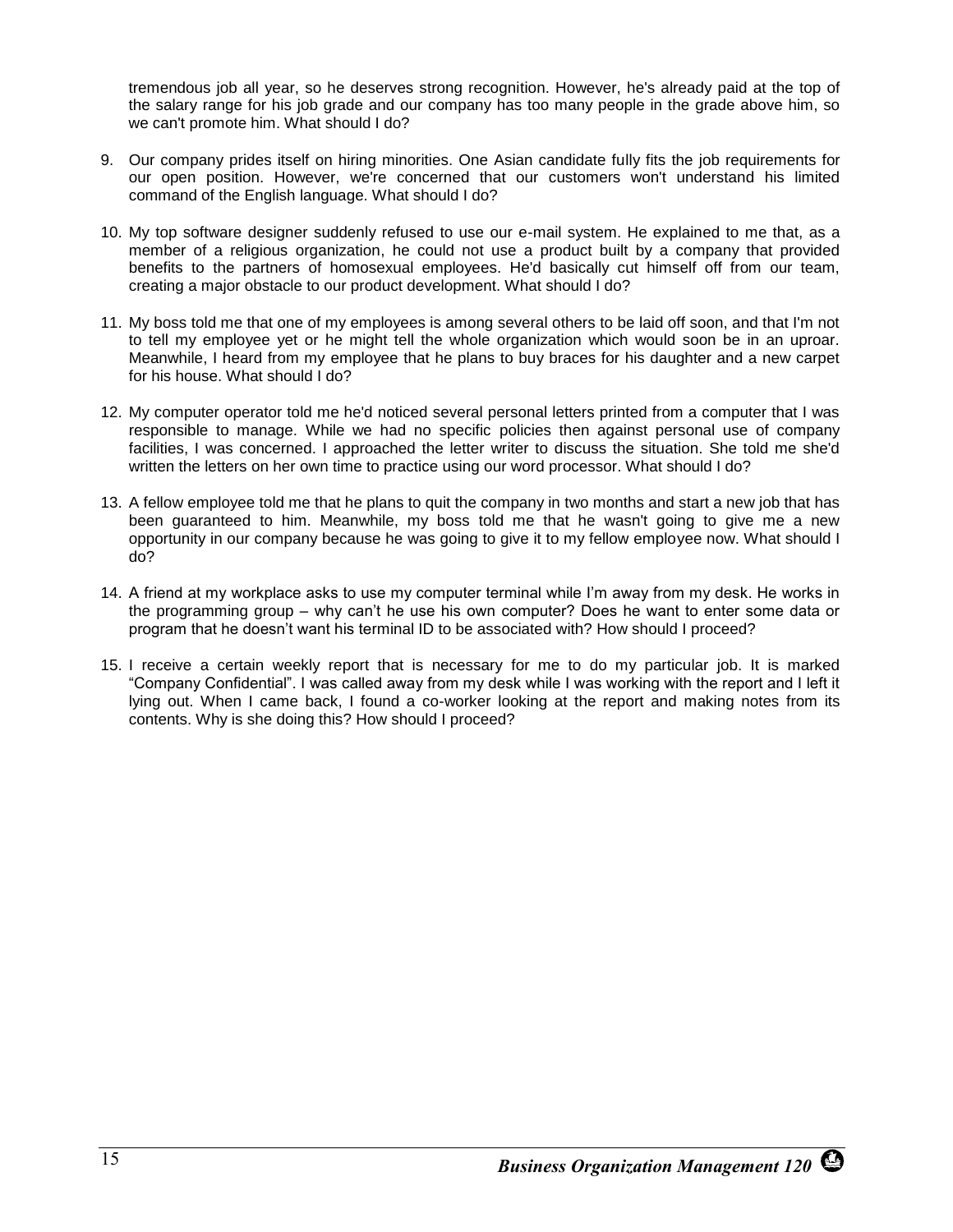

# **Compliance-based or Integrity-based ethics assignment**

Most corporations have a written code of ethics. These codes are usually published on the companies' websites.

Your job is to find the written code of ethics and conduct an analysis of it.

#### **You will answer the following questions:**

- 1. What is the central idea in the company's code of ethics/conduct?
- 2. What responsibility does the business have to customers?
- 3. What responsibility does the business have to investors?
- 4. What responsibility does the business have to employees?
- 5. What responsibility does the business have to society and the environment?
- 6. How does the company measure their social responsibly? (How do they know they are doing a good job)
- 7. What would you add to their ethics statement and why?
- 8. Do you think that their code is compliance-based or integrity-based? Why?

#### **Choose one company from the list below for your analysis:**

| Company                              | Website                                                       |
|--------------------------------------|---------------------------------------------------------------|
| Apple                                | http://www.apple.com/ca/environment/                          |
| Canadian Tire                        | http://www.canadiantire.ca/home.jsp?site=WebStore             |
| <b>Heart and Stroke Foundation</b>   | http://www.heartandstroke.nb.ca/site/                         |
| Indigo Books                         | http://www.chapters.indigo.ca/about-us/aboutus-<br>artnb.html |
| Irving Oil                           | http://www.irvingoil.com/                                     |
| McCain Foods Canada                  | http://www.mccain.com/Pages/Home.aspx                         |
| <b>McDonalds</b>                     | http://www.mcdonalds.ca/en/index.aspx                         |
| Old Navy                             | http://www.oldnavy.com/                                       |
| Starbucks Canada                     | http://www.starbucks.ca/en-ca                                 |
| Ten Thousand Villages                | http://www.tenthousandvillages.ca/                            |
| The Canadian Real Estate Association | http://www.crea.ca/                                           |
| <b>Tim Hortons</b>                   | http://www.timhortons.com/ca/en/index.html                    |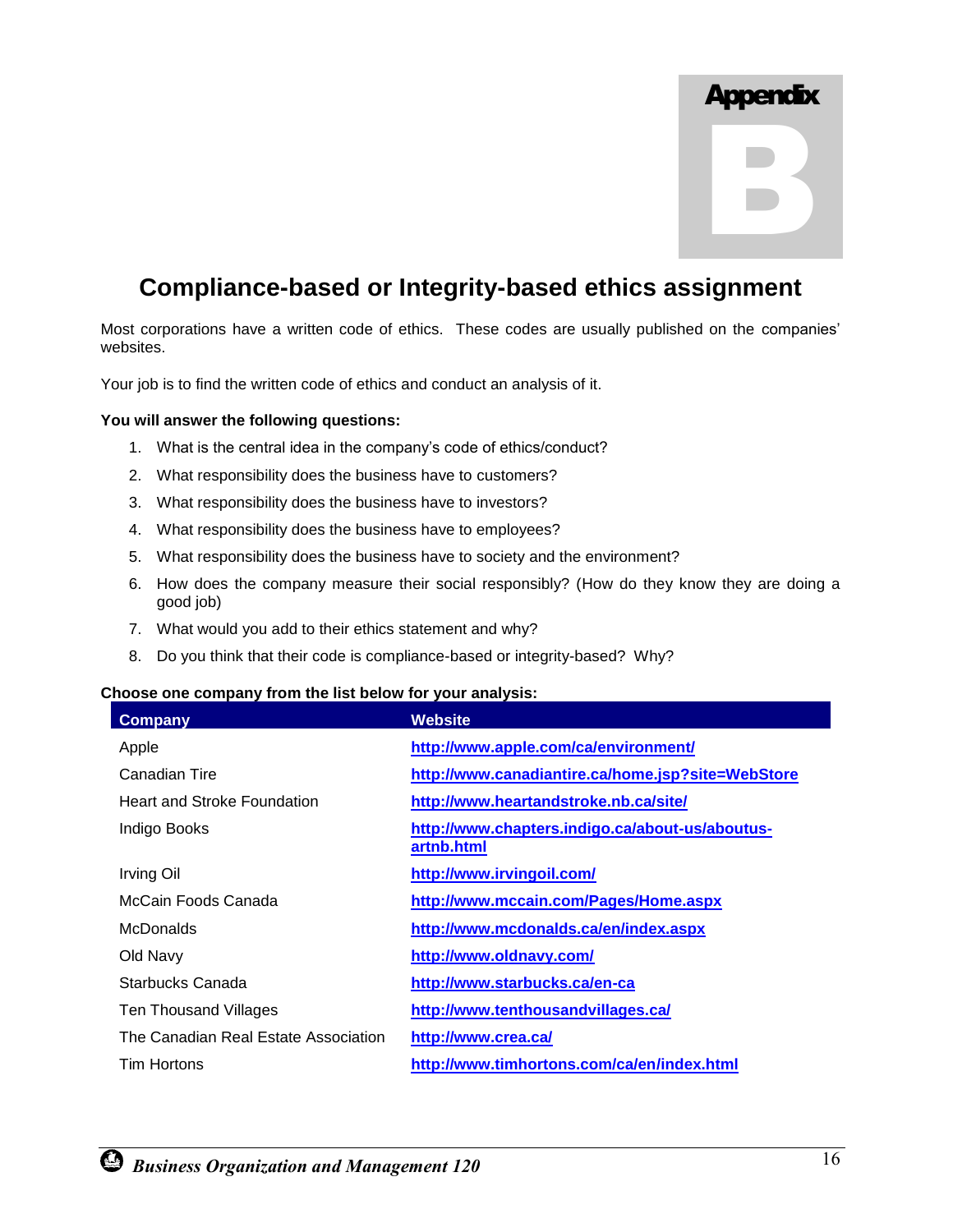

# **Job Fair Assignment**

- 1. Create a company. You choose the type of industry.
- 2. Create three job titles relevant to your company.
- 3. On your computer, create an advertisement for these job titles.
	- Be creative and make the ad appealing so that people will apply.
	- When you have finished, print your ad.
	- You can look at existing job ads on job search websites, or on newspaper websites for ideas.
	- Your ad should be a maximum of one page one ad for all 3 jobs.
- 4. Prepare questions that you will ask applicants for these jobs in their interviews.
	- These interviews need to be a minimum of ten minutes in length.
	- Hint: ask open ended questions. e.g. why do you feel you are the best person for this position?
- 5. You will be selecting applicants from their resumes. They will be submitting their resumes to you based on your ads.
- 6. You will be applying for jobs that your classmates have created. You must have a current resume, based on the skills and experience that you currently have. You will also be creating a cover letter for each job that you apply for – the cover letter can be "creative", based on the qualifications in the job ad. The cover letter does not have to be accurate for your current experience and skills.
- 7. You will hand in your ad, your cover letters, one copy of your resume, your list of questions (from step 4), and your interview notes (when you interview candidates for your jobs).